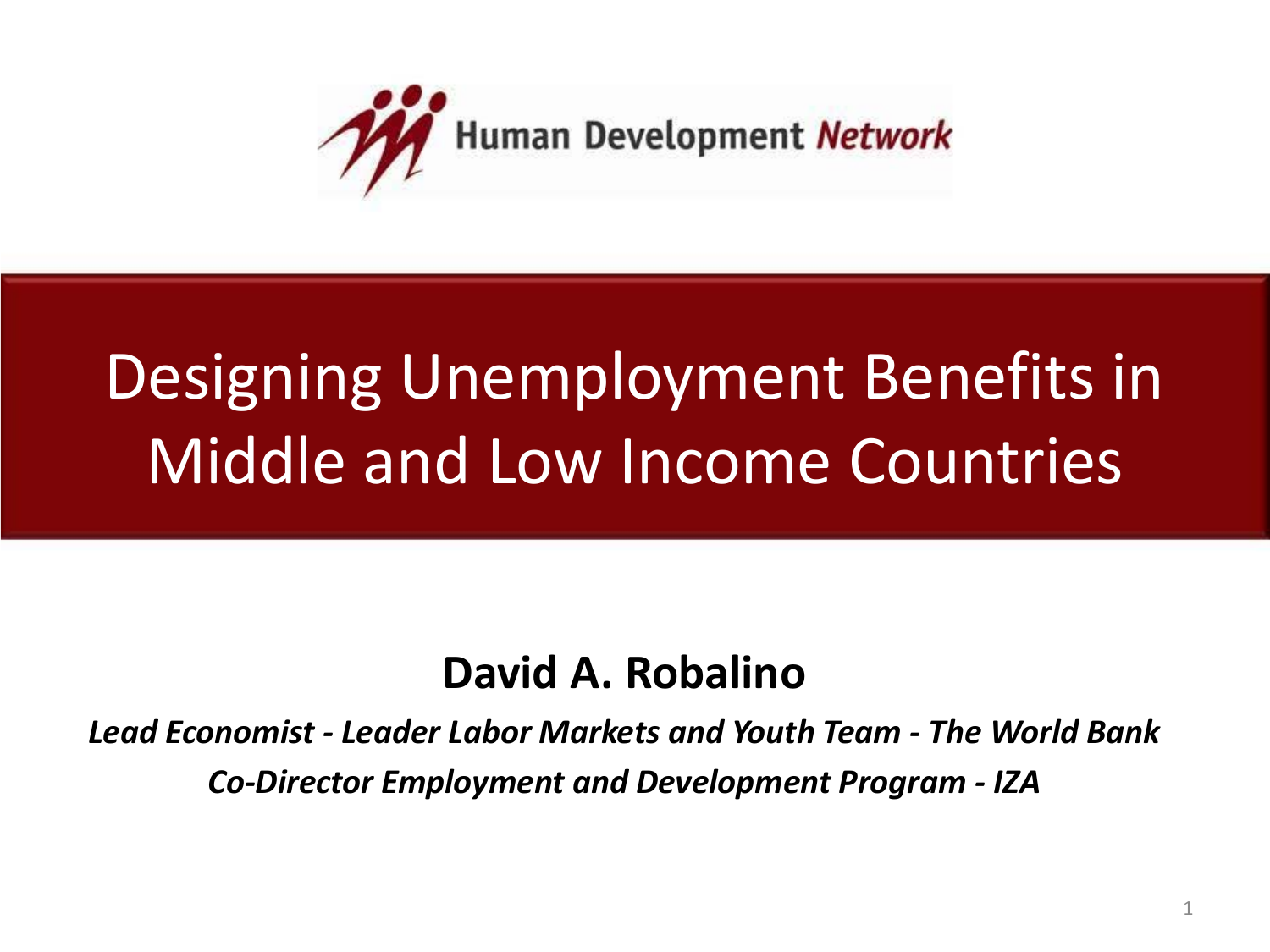

# **Outline**

- Concerns with the implementation of unemployment insurance in MICs and LICs
- What do we know about the labor market impacts of *traditional* UI
- A possible design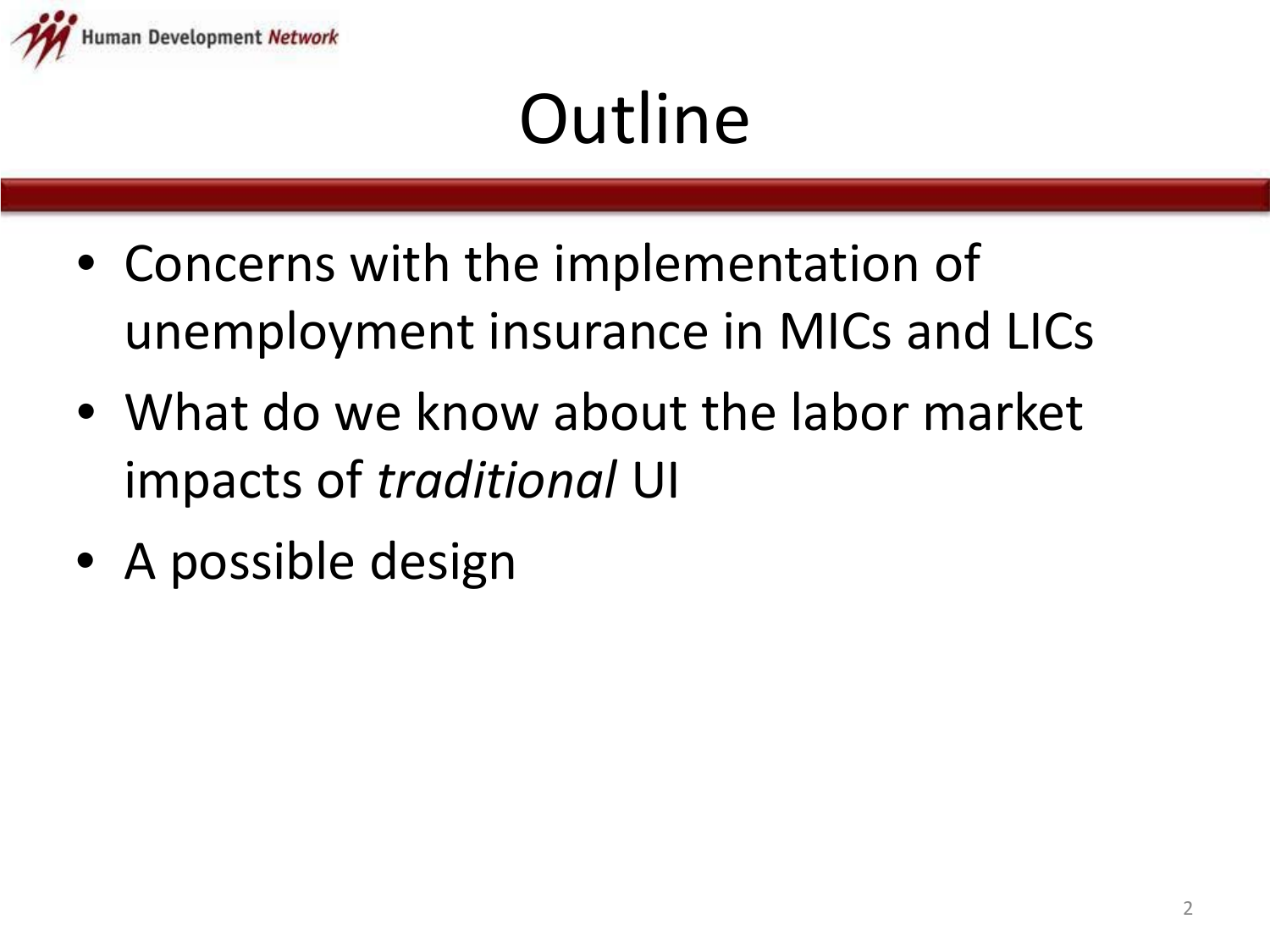

#### Concerns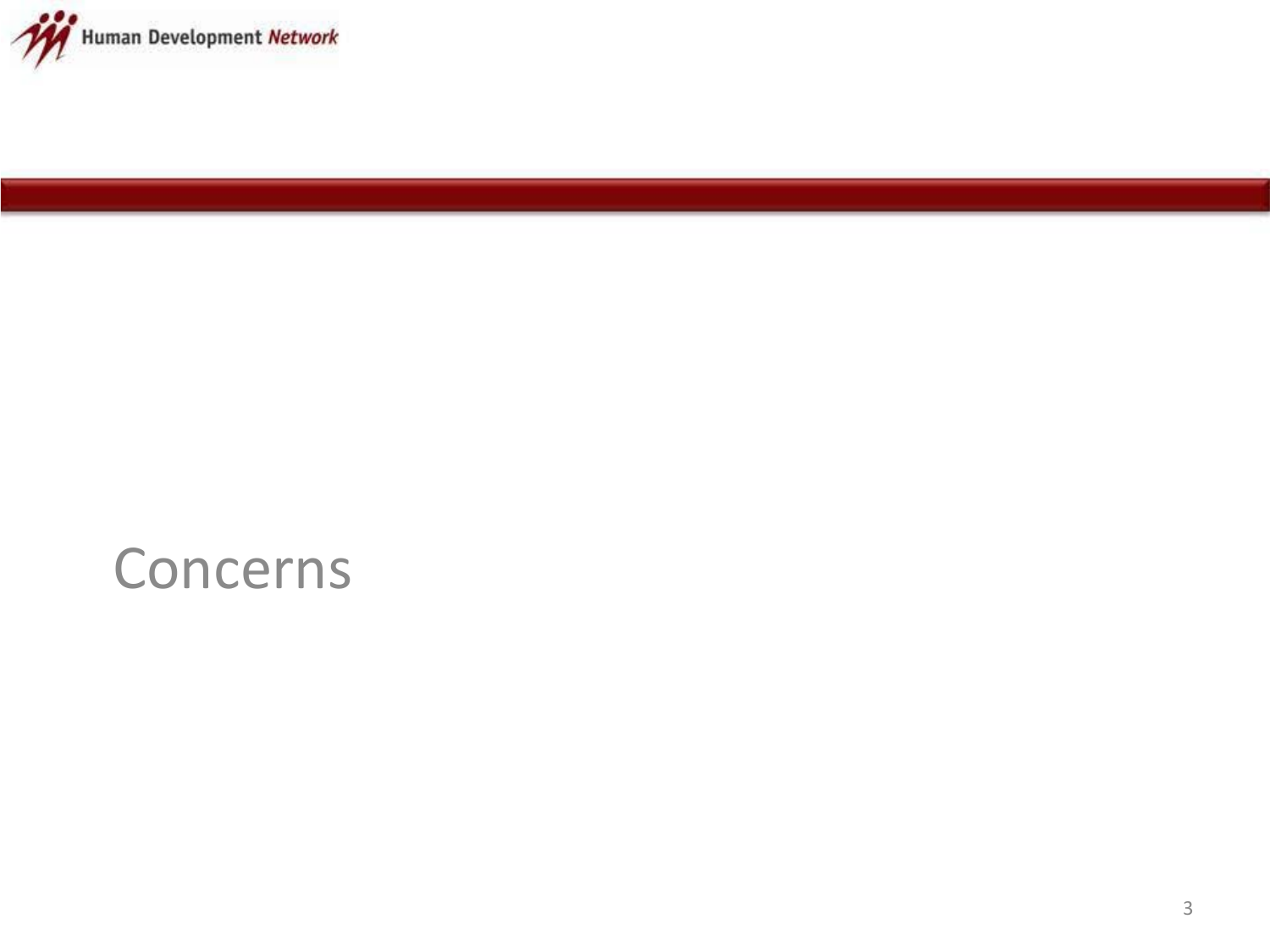

## Labor market and fiscal concerns

- Labor supply:
	- UB can reduce incentives to search for jobs and accept job offers (raises wages and unemployment)
	- This effect can be particularly important when there are large informal sectors…
	- … and weak institutional capacity to control abuse
	- The end result can be higher unemployment and potentially large fiscal outlays
- Labor demand:
	- UB would become yet another insurance program and contribute to increase the tax-wedge
	- A higher tax wedge can further reduce formal employment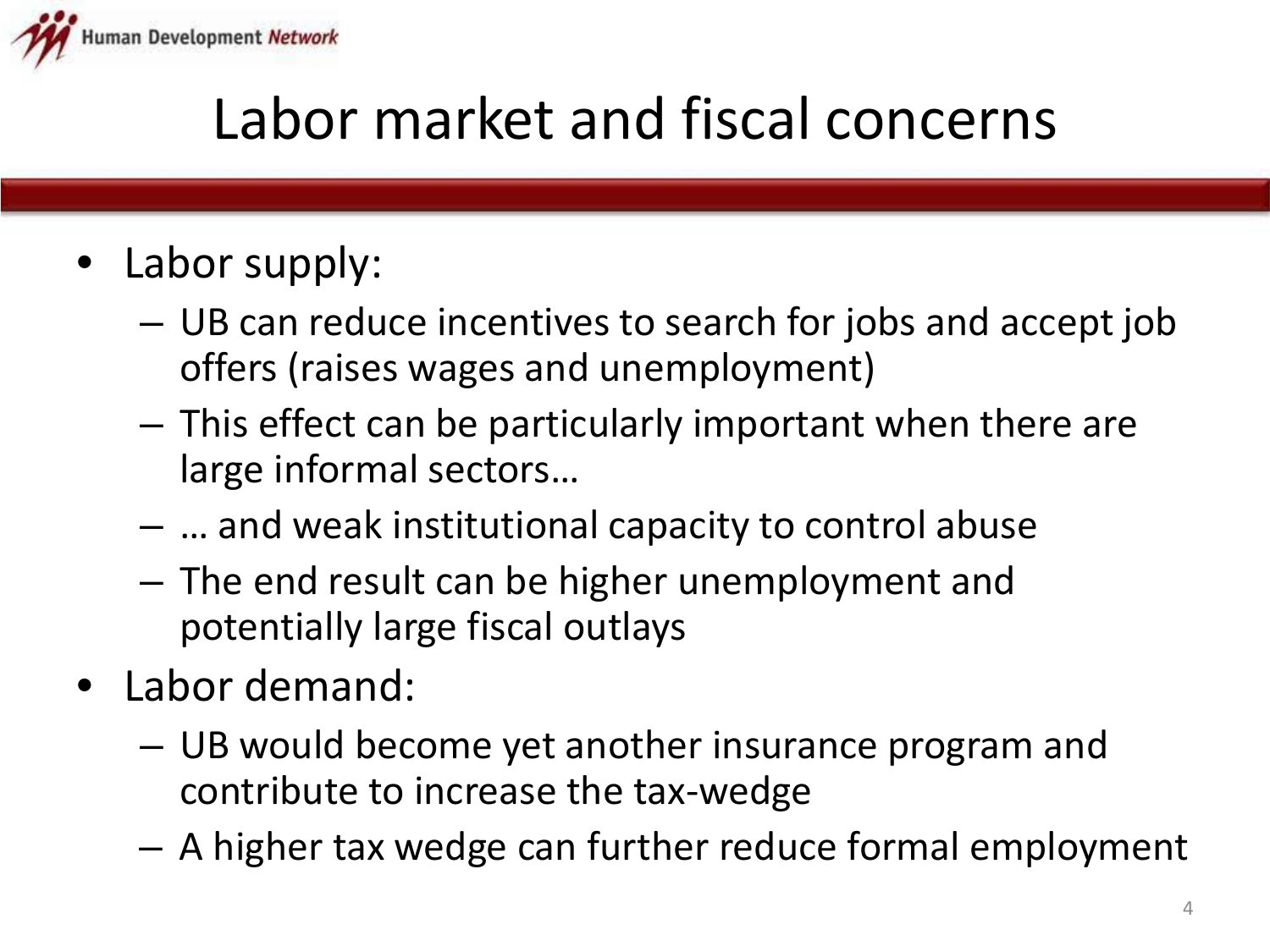

## Institutional concerns

- Social security institutions managing pensions and sometimes health insurance are already having problems:
	- Undeveloped information and administrative systems
	- Problems collecting contributions
	- Low quality services (e.g., delays in payments)
- Institutions would not be able to manage another program
- Or the quality of services would further deteriorate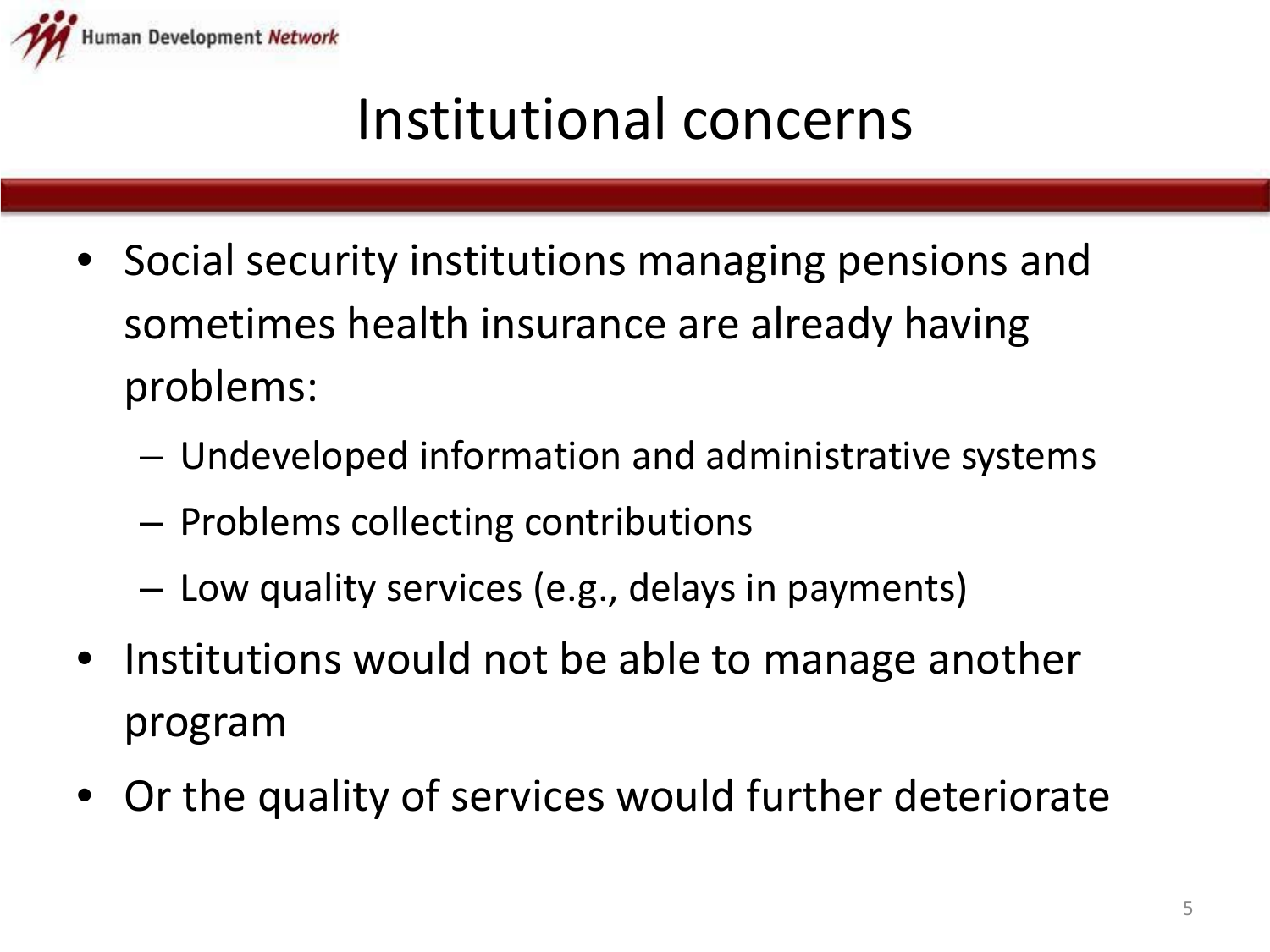

## What do we know about labor market effects of traditional UI?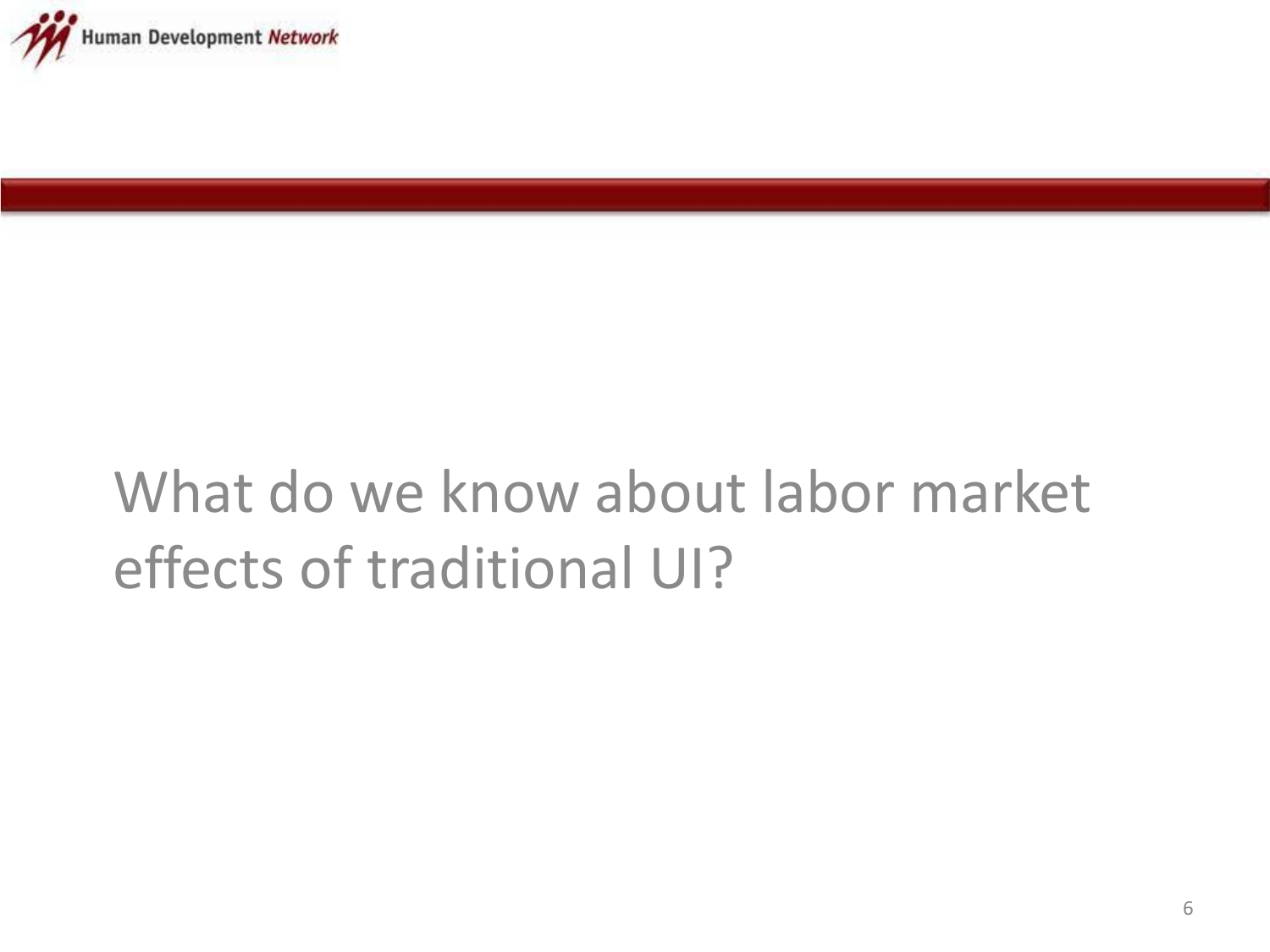

### On the supply side

- Most evidence comes from OECD countries:
	- The higher the level and duration of benefits the higher the unemployment rate (*Holmlund, 1998; Vodopivec et al, 2005; and Olinto et al., 2007*).
	- But there is also evidence that UI can lead to better matches (*Tatsiramos, 2009 en DK, FR, DE, GR, IE, IT, ES, UK*)
- The evidence from MICs is less clear cut:
	- No impact on unemployment, no evidence of better matches, if anything it facilitates transitions into self-employment (*Cunningham, 2000 in Brazil*)
	- Beneficiaries have higher exit rates (*Margolis, 2008 in Brazil*)
	- But shortening the duration can reduce the duration of the unemployment spell (*van Ours and Vodopivec , 2008*)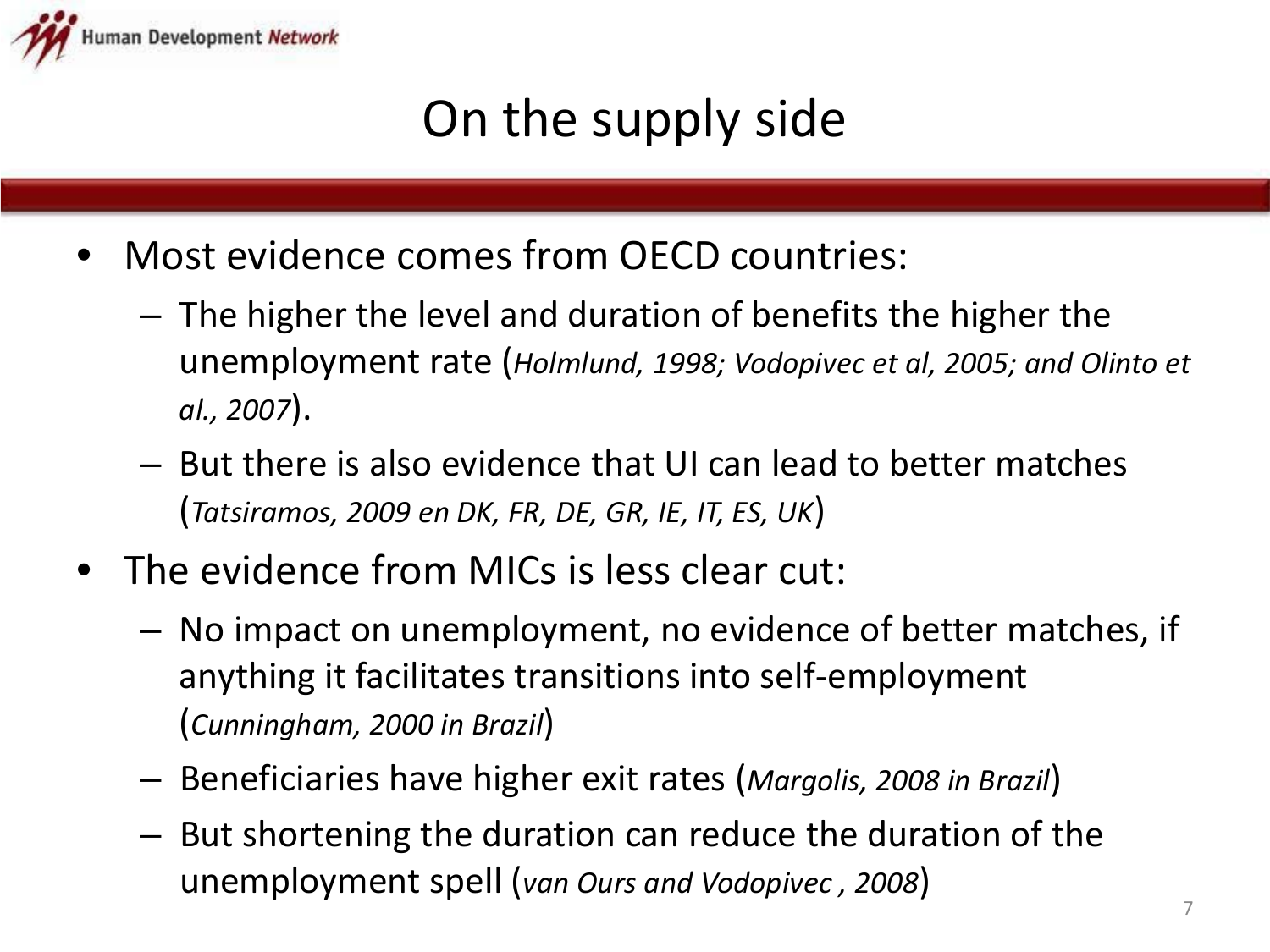

### Structural models for Brazil predicts lower transitions into informal job

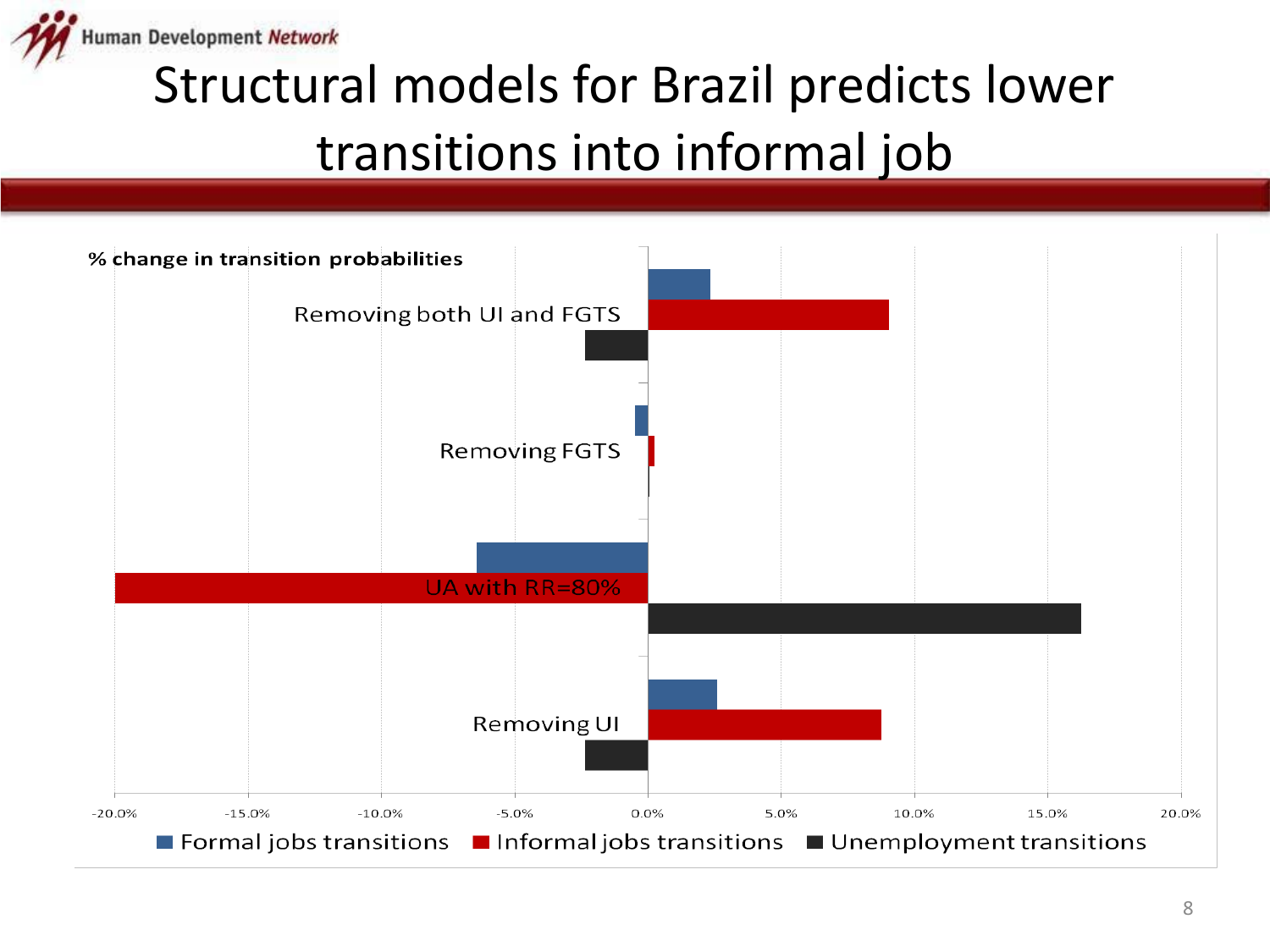

### On the demand side

- The unemployment insurance systems can add a couple of percentage points to the tax-wedge
- There is evidence that an increase in the tax-wedge reduces formal employment
- But formal employers already face the cost of severance pay, which is non-negligible.
- If unemployment insurance replaces or reduces severance pay this effect can be neutral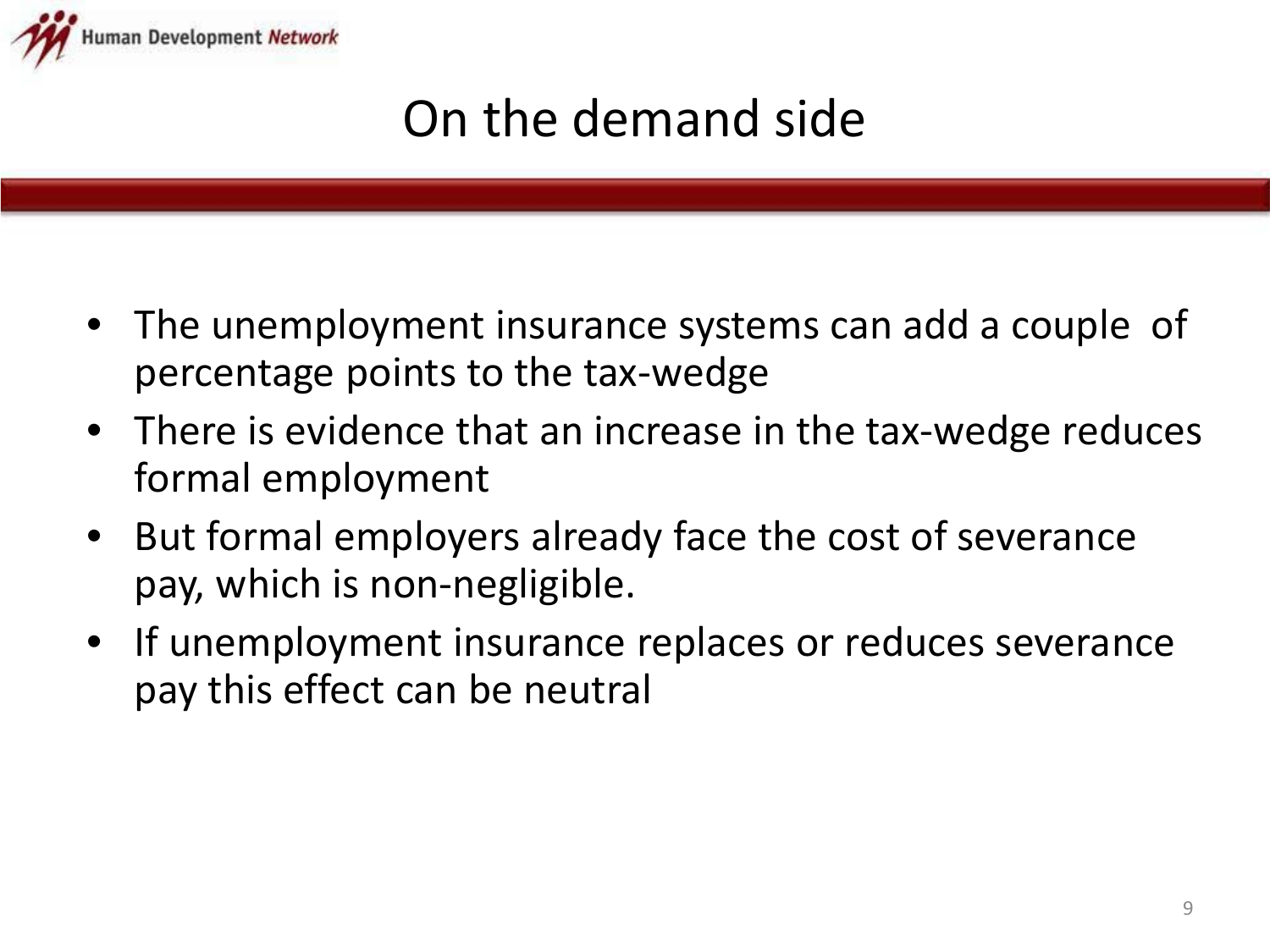

#### Severance pay is expensive



**Insurance Equivalent Cost of Severance Pay (% wage bill)**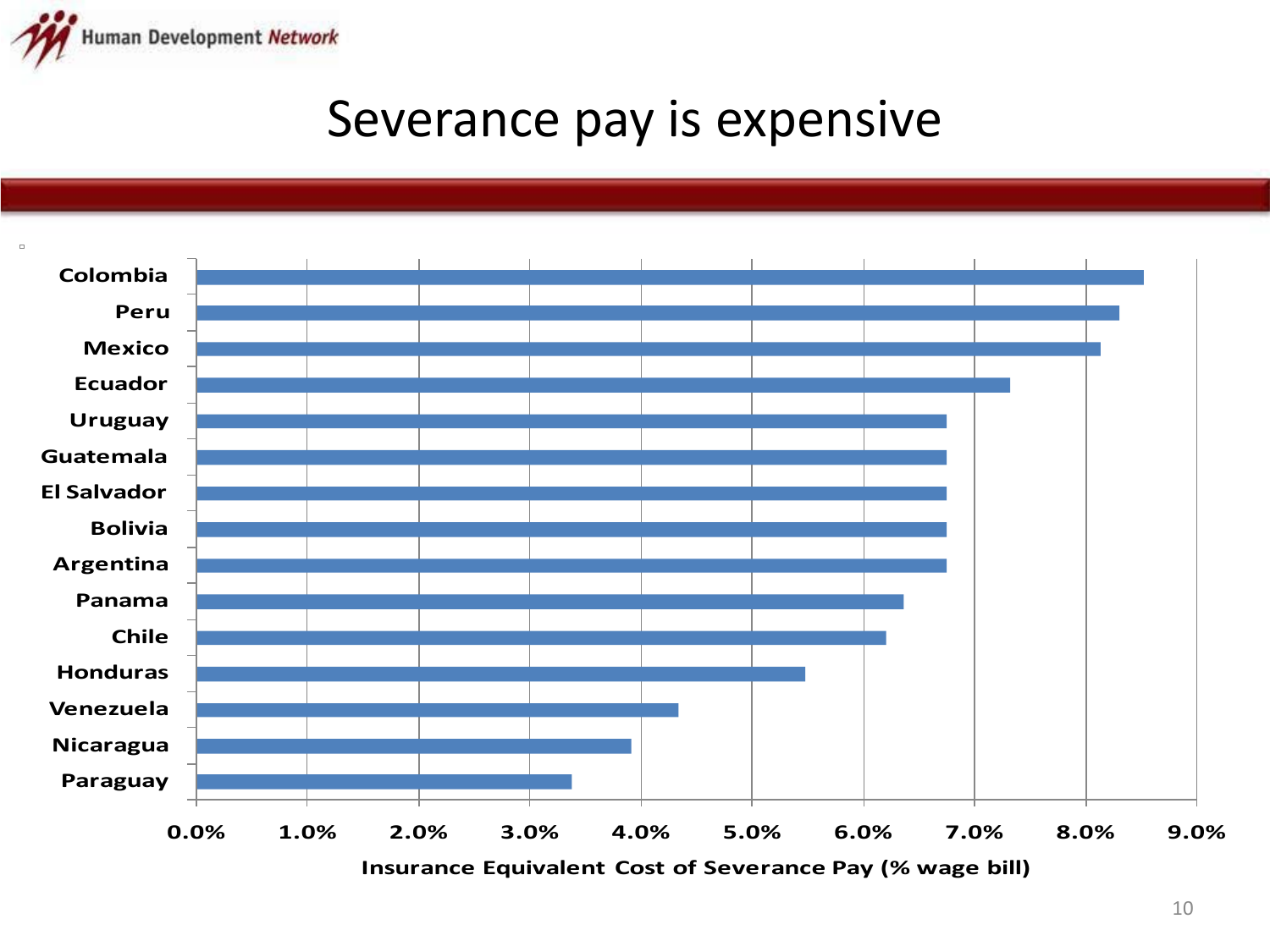

## A possible design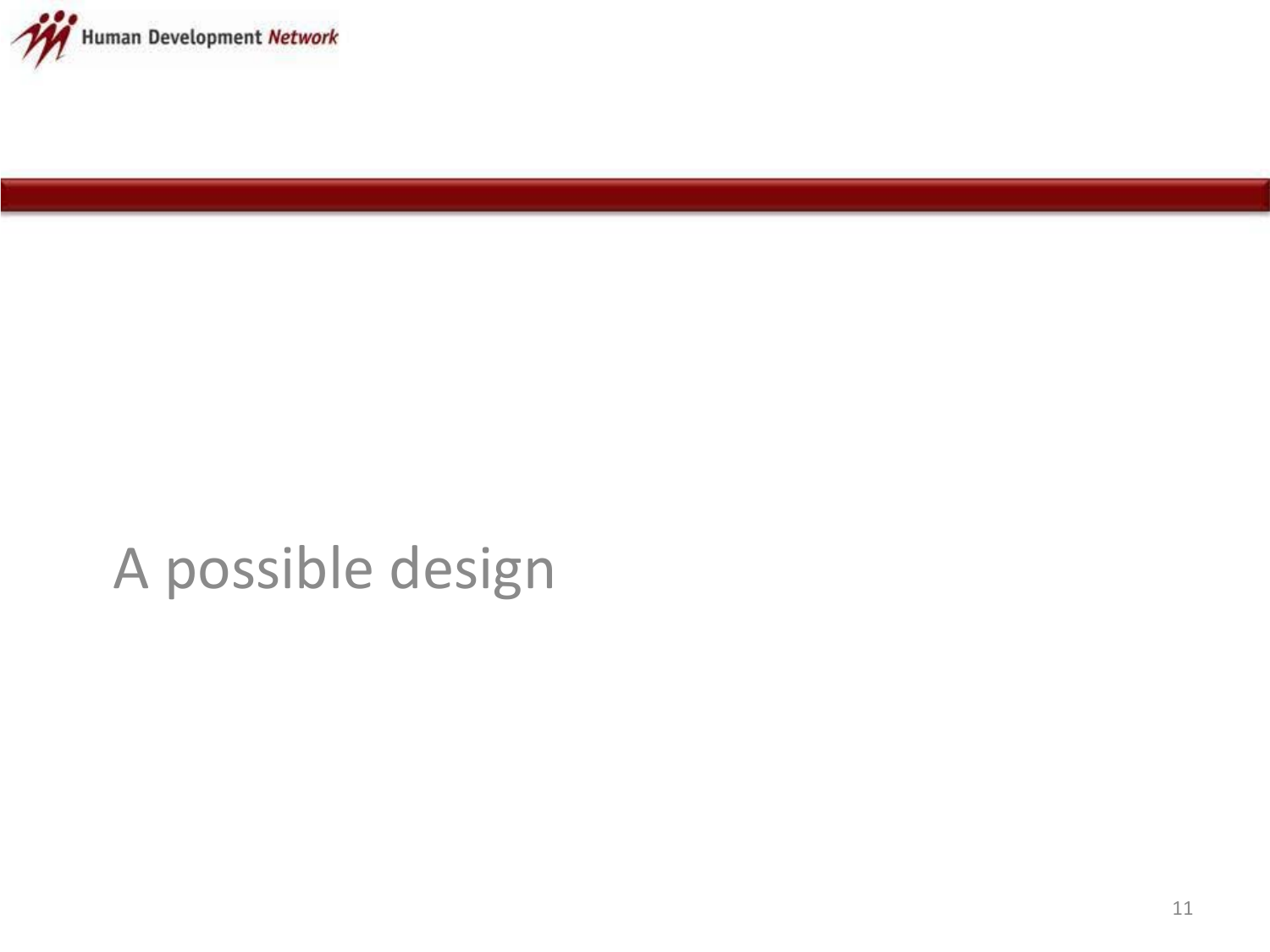

## What are the choices?

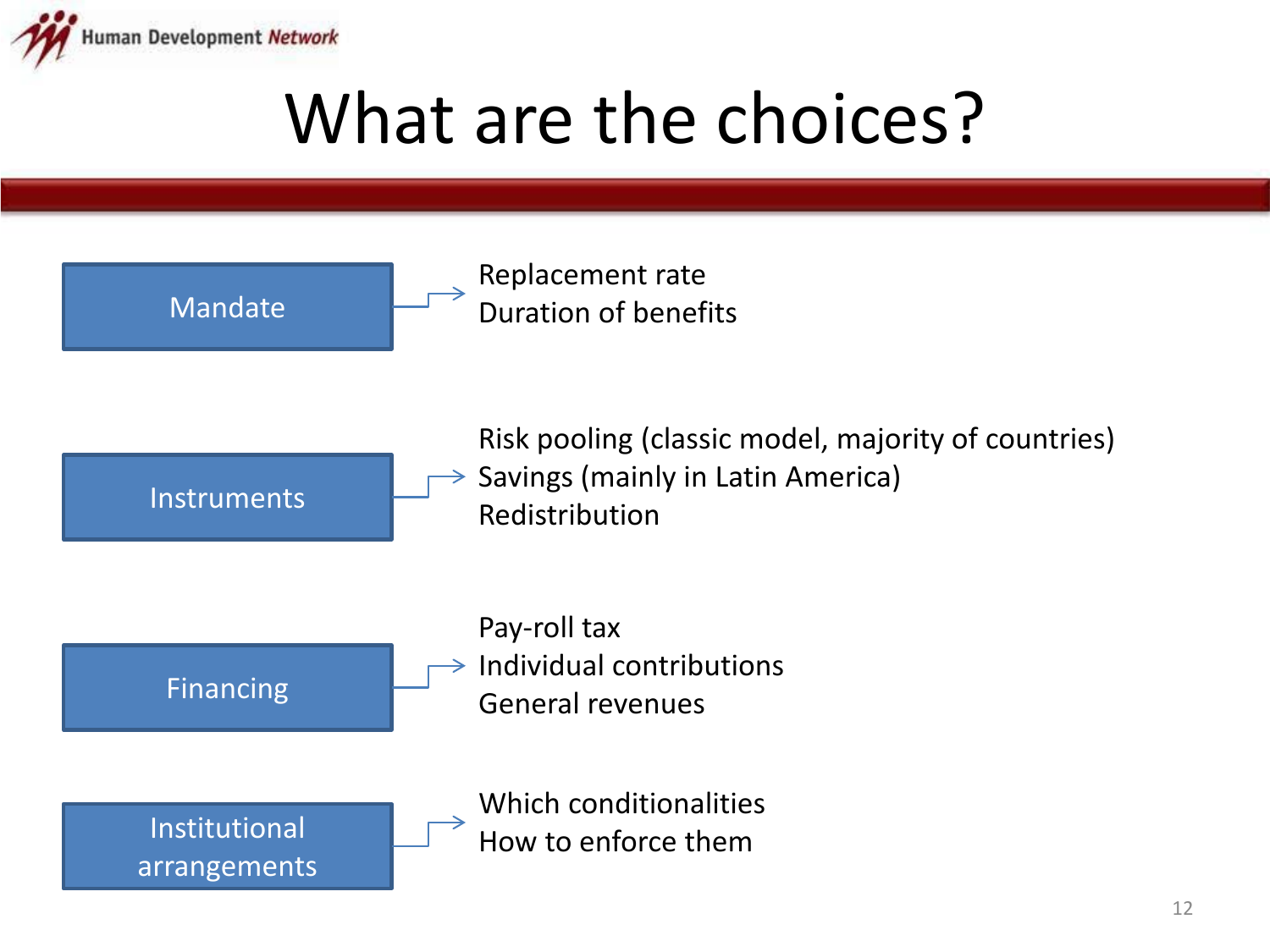

## There are no specific rules regarding the mandate but there are fiscal implications

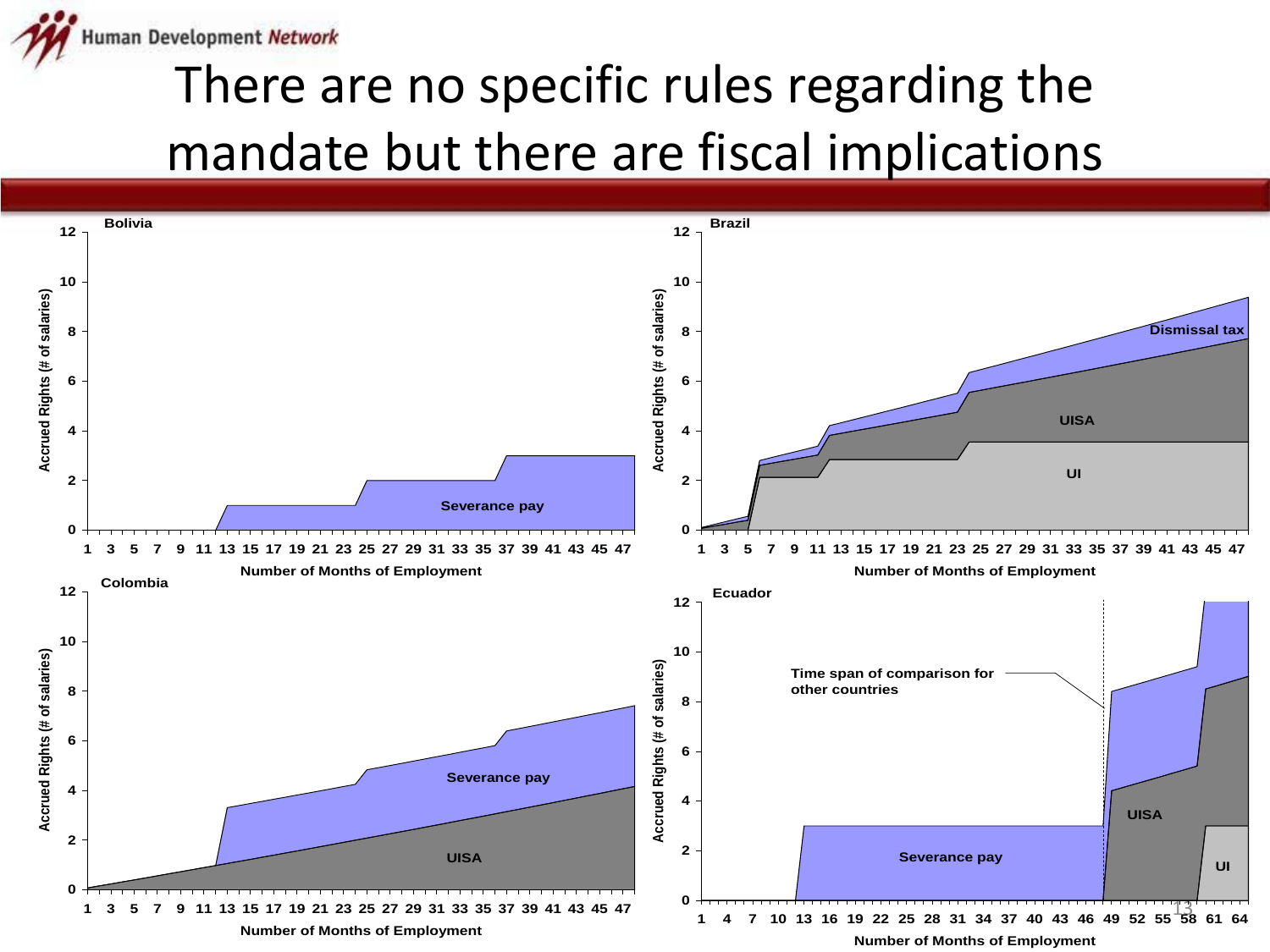

## Key choice is between risk-pooling, savings, and redistributional arrangements

- In traditional risk-pooling-based UB redistribution is implicit:
	- Individuals do not contribute on the basis of their unemployment risks and costs (risk pooling is not actuarially fair)
	- Individuals who remain unemployed for longer receive implicit subsidies from others.
	- These are the subsidies that distort incentives
- An alternative is to make redistribution explicit and better targeted by relaying on savings mechanisms :
	- Ask workers (and employers) to contribute to individual accounts
	- When unemployed pay benefits out of the account
	- If funds run out, subsidize and finance subsidies from general revenues not payroll taxes.
	- Any balance in the account at retirement goes to the pension  $14$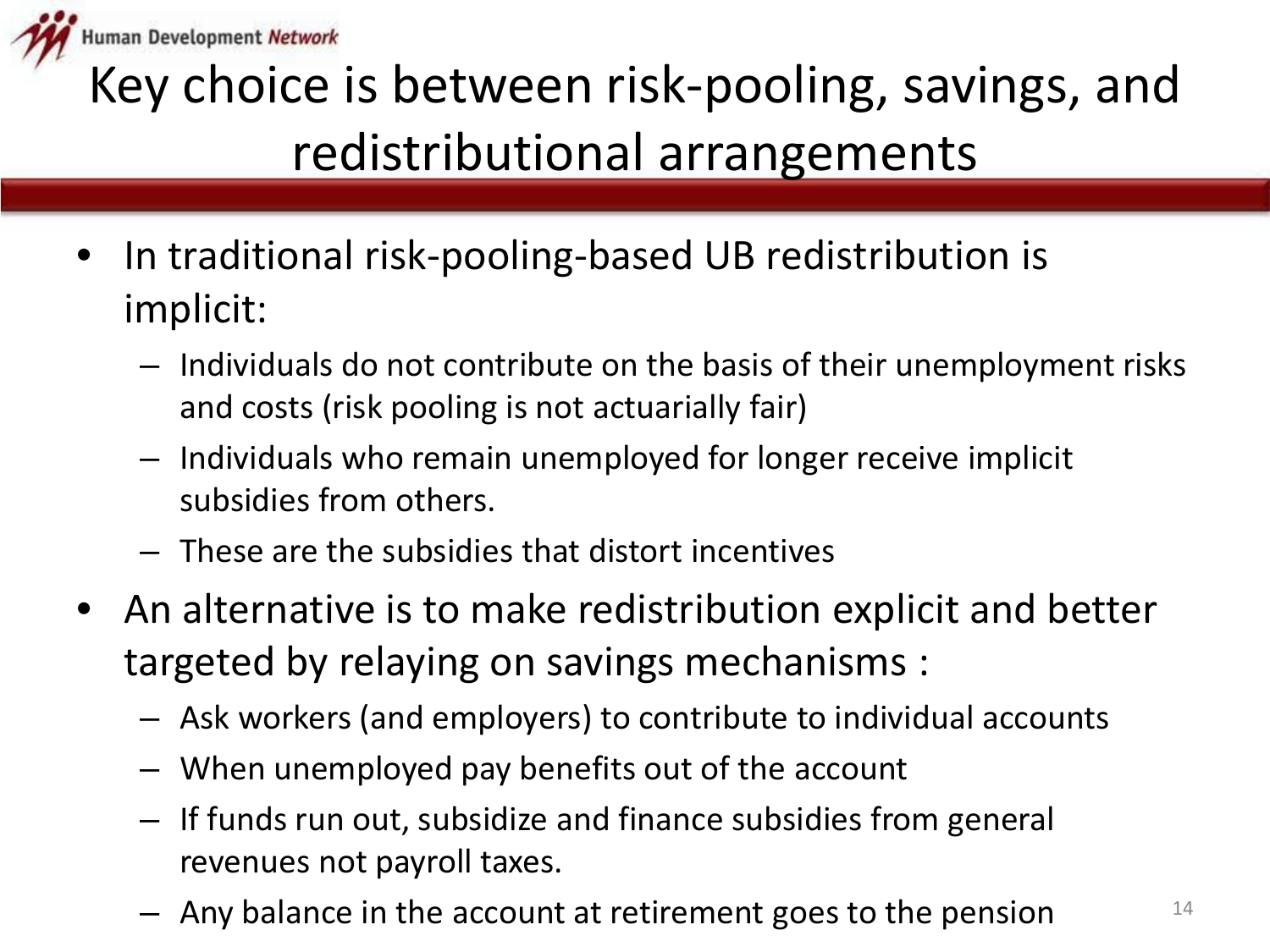

- There are different variants:
	- Subsidize only for certain population groups and pay out of a solidarity fund (Chile)
	- Allow accounts to go into red; individuals can borrow up to a limit and repay:
		- When working (Jordan)
		- And at retirement
		- There can also be write-downs financed out of general revenues.
		- *Notice* that a system with no limits in the borrowing and where negative balances at the time of retirement are paid out of accounts with positive balances is equivalent to UI.
	- The accounts can be funded or pay-as-you-go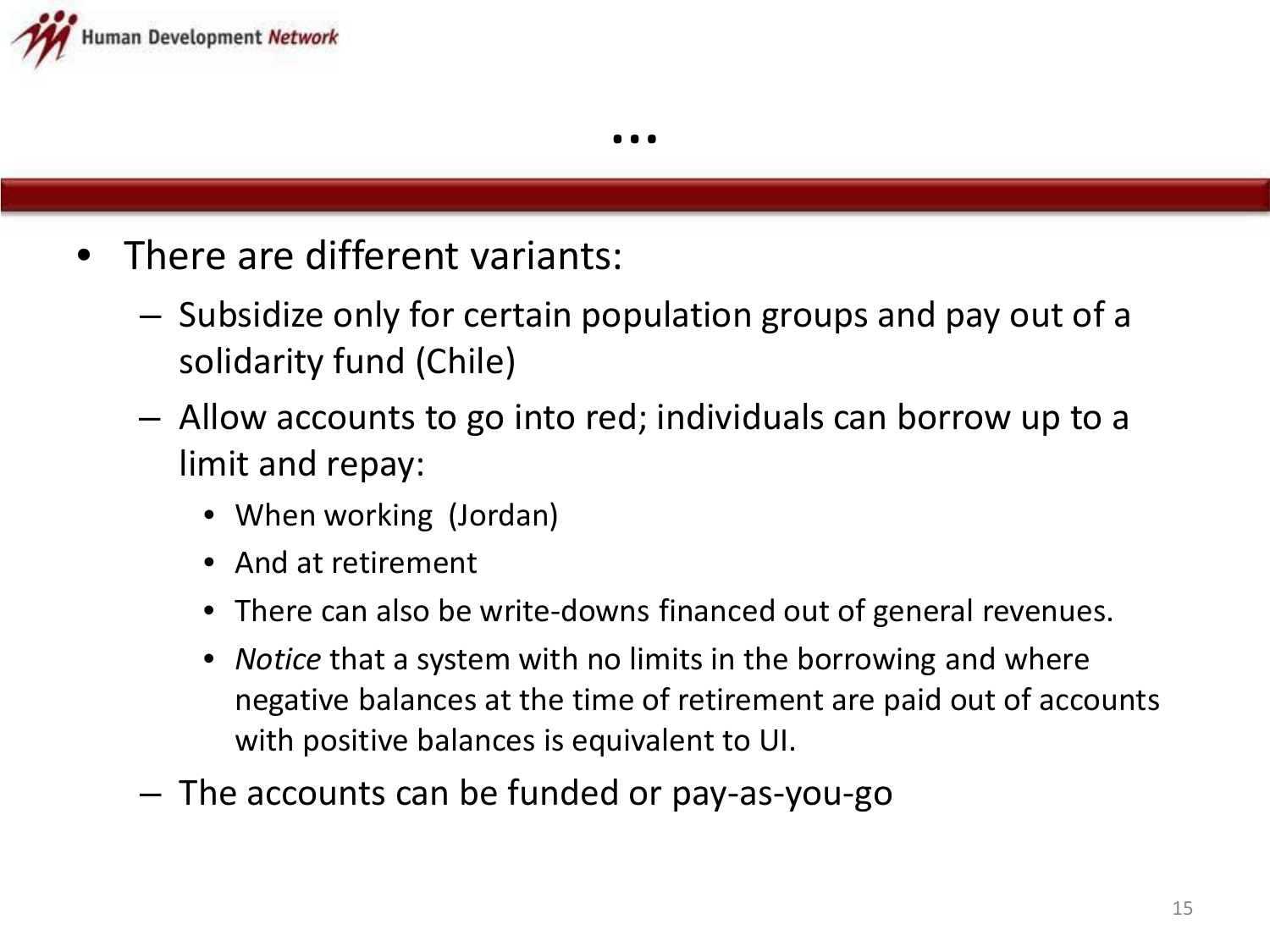

## Taxes and contribution rates in the case of Chile (50% replacement rate)

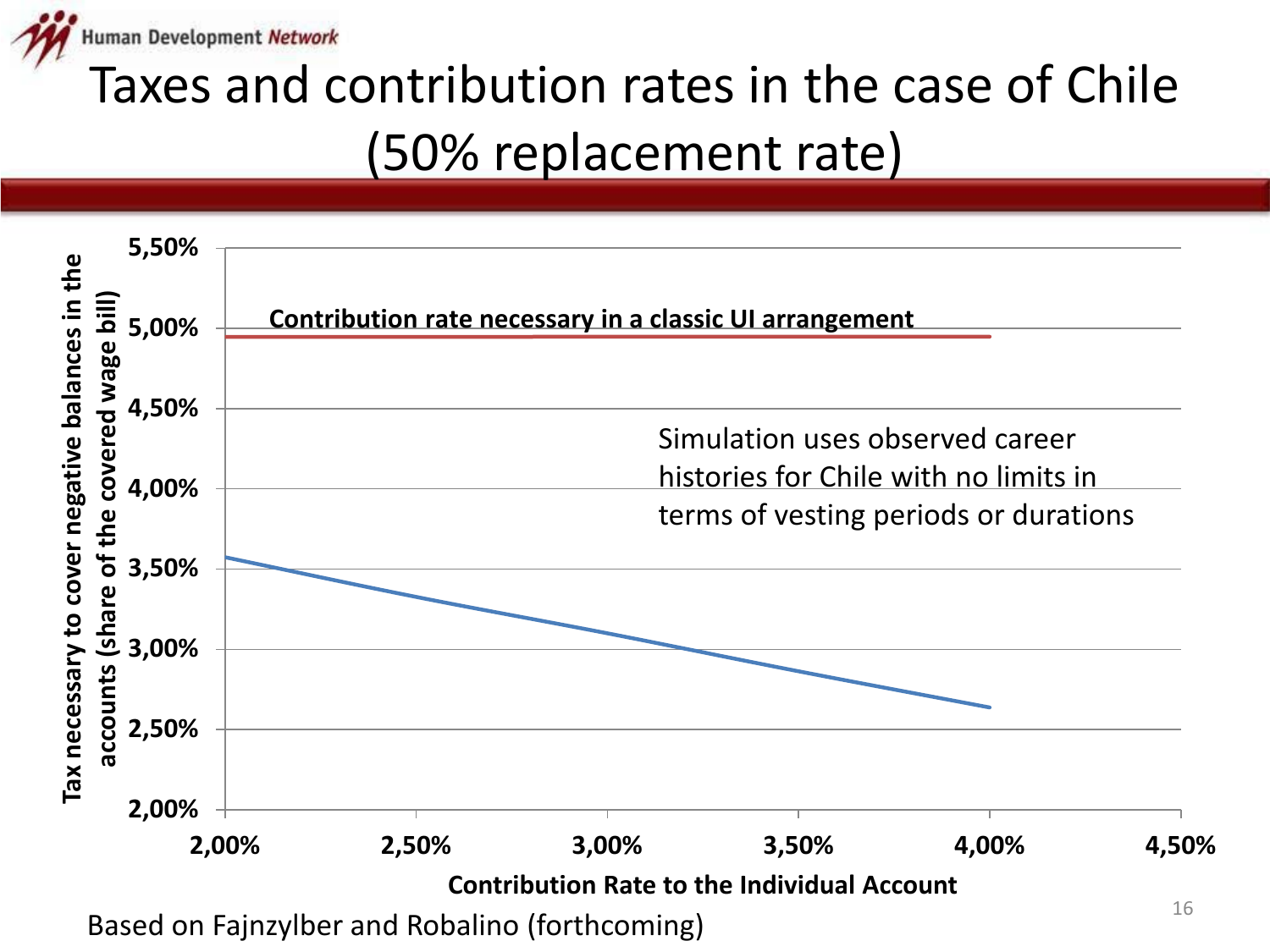

## In terms of institutional arrangements

- New UB system would need to piggyback on existing pension system:
	- Pension systems, independently of design, need to have individual accounts.
	- Need to invest in proper administrative systems (record keeping, collection of contribution, payment of benefits)
	- Administrative reforms have been successful even in low income settings (e.g., Bolivia)
- There is no point in trying to control employment status:
	- Rely on other conditionalities such as participation in training and job-search activities (*when allocating subsidies or credit*)
	- Rely on decentralized employment offices to enforce conditionalities.